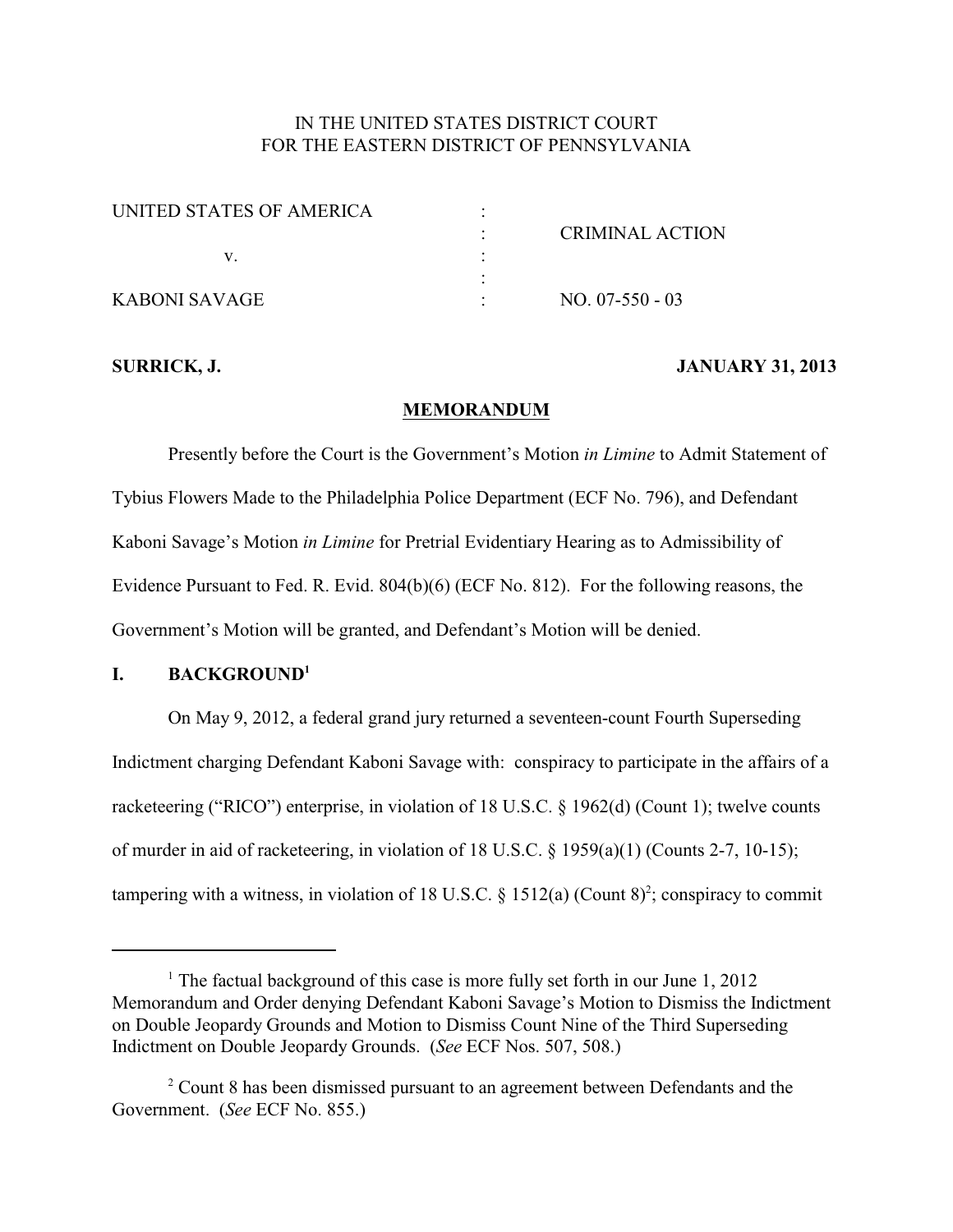murder in aid of racketeering, in violation of 18 U.S.C. § 1959(a)(5) (Count 9); retaliating against a witness, in violation of 18 U.S.C. § 1513(a) (Count 16); and using fire to commit a felony, in violation of 18 U.S.C. § 844(h)(1) (Count 17). (Fourth Superseding Indictment, ECF No. 480.)<sup>3</sup> Savage was charged along with three co-defendants, Steven Northington, Robert Merritt, and his sister, Kidada Savage. Lamont Lewis was also charged in the First Superseding Indictment. The charges against Lewis were disposed of by guilty plea on April 21, 2011. On March 14, 2011, the Government filed a notice of intent to seek the death penalty against Savage, Merritt and Northington. (ECF Nos. 196, 197, 198.) The Government does not seek the death penalty against Kidada Savage.

The charges against Defendant relate to a long-standing RICO conspiracy involving drug trafficking, murder, and witness intimidation. The Government alleges that all four Defendants were members of a regional criminal organization, which was based in North Philadelphia and was known as the Kaboni Savage Organization ("KSO"). From late 1997 through April 2010, members of the KSO conspired and agreed to distribute large quantities of controlled substances, to commit murder and arson, and to tamper with, and retaliate against, witnesses who had testified, or were about to testify, against the racketeering enterprise or its members. It is alleged that the KSO was committed to protecting and expanding its power, territory, and profits by tampering with and retaliating against Government witnesses and their families through the use of threats, intimidation, violence, and murder.

The Fourth Superseding Indictment alleges that on March 19, 1998, Defendant shot and

 $3$  The First Superseding Indictment was filed on April 8, 2009. (ECF No. 51.) The Second Superseding Indictment was filed on June 22, 2011. (ECF No. 229.) The Third Superseding Indictment was filed on September 7, 2011. (ECF No. 284.)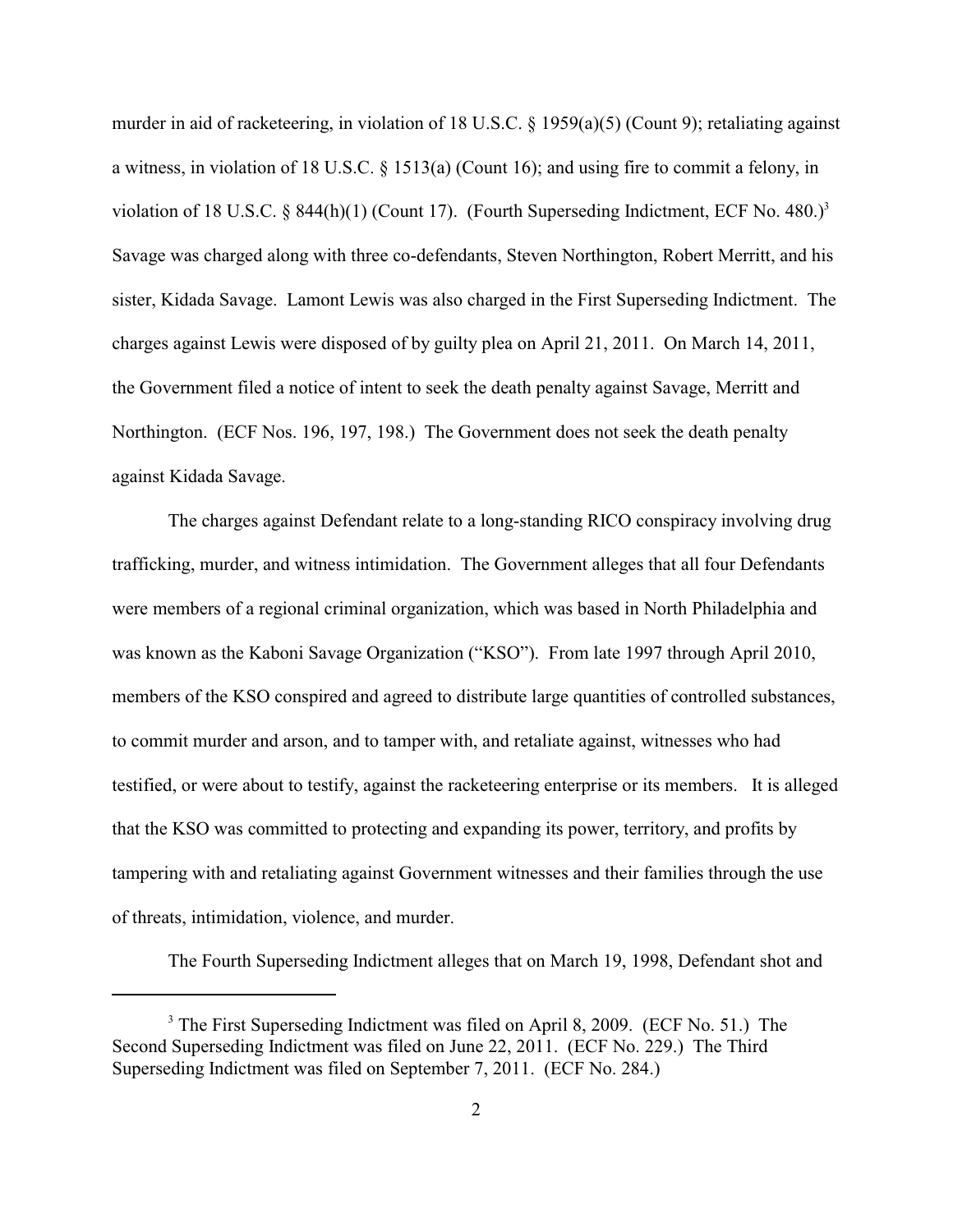killed Kenneth Lassiter at the corner of 8th and Butler Streets in Philadelphia, Pennsylvania "for the purpose of maintaining and increasing position in an enterprise engaged in racketeering activity." (Fourth Superseding Indictment 38-39.) The Government alleges that Defendant shot and killed Lassiter on the drug turf of his rival, Tybius Flowers, in order to send a message to Flowers. (Gov't's Mot. 2, ECF No 796.) Flowers witnessed the murder and provided a statement to the Philadelphia Police Department ("PPD") identifying Defendant as the killer. (*Id*.) The Fourth Superseding Indictment alleges that, on March 1, 2004, Defendant ordered Northington to murder Flowers in order to prevent Flowers from testifying against Defendant in the state murder trial of Lassiter. (Fourth Superseding Indictment 18, 44.)

On December 10, 2012, the Government filed a Motion *in Limine* to Admit Statement of Tybius Flowers Made to the Philadelphia Police Department. (Gov't's Mot.) Defendant did not file a response to this Motion. Instead, Defendant filed a separate Motion *in Limine* for Pretrial Evidentiary Hearing as to Admissibility of Evidence Pursuant to Fed. R. Evid. 804(b)(6). (Def.'s Mot., ECF No. 812.) The Government filed a response to Defendant's Motion on December 20, 2012. (Gov't's Resp., ECF No. 849.)

## **II. DISCUSSION**

#### **A. The Parties' Contentions**

The Government requests a pretrial ruling on the admissibility of Flowers's statement to the PPD identifying Defendant as the killer of Lassiter. (Gov't's Mot. 2.) The Government argues that, by ordering the murder of Flowers, Defendant intentionally procured the unavailability of Flowers as a witness and therefore Flowers's statement is admissible under the forfeiture by wrongdoing exception to the hearsay rule and the Confrontation Clause. (*Id*.) In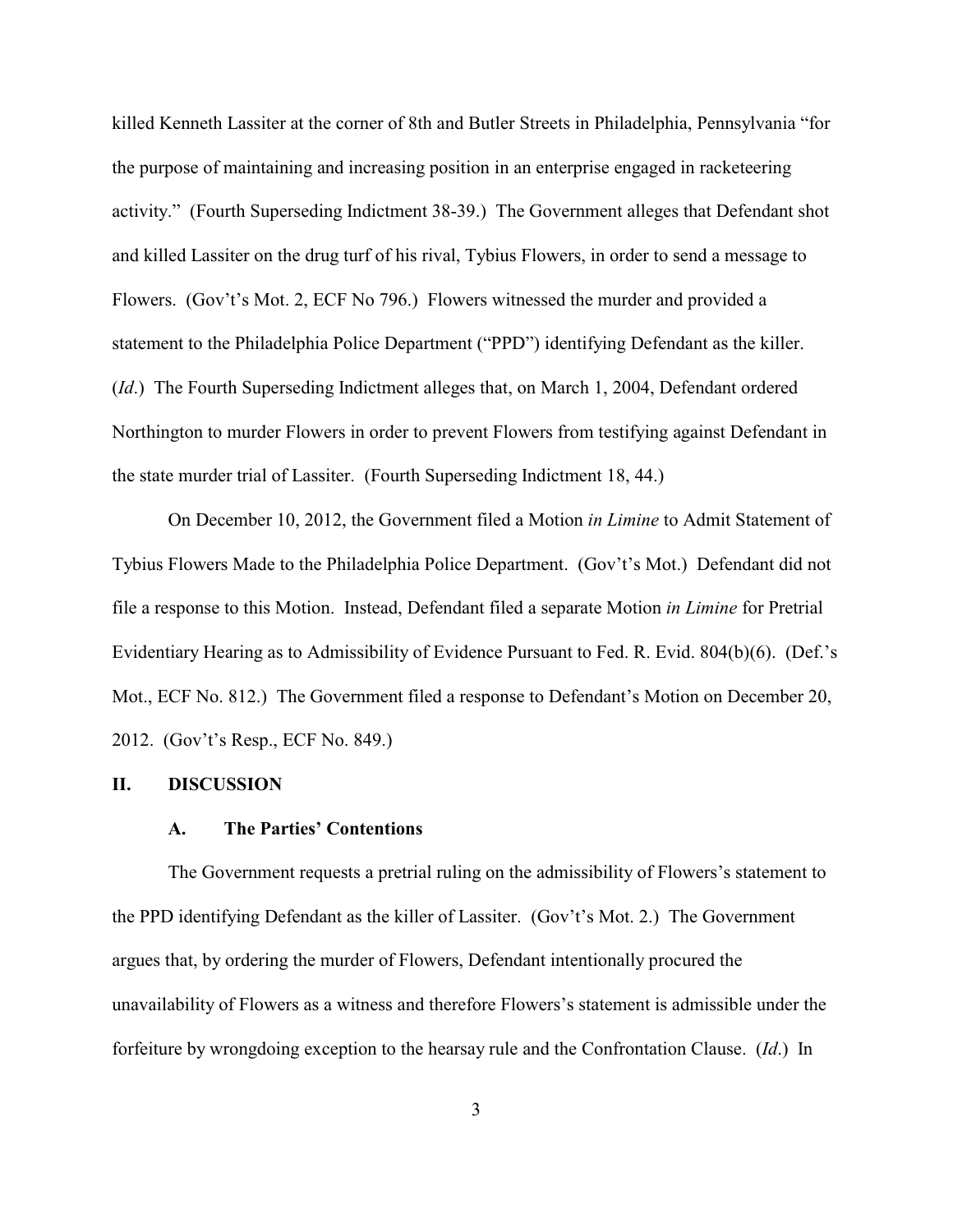support of this, the Government contends that the Court should adopt a preponderance of the evidence standard to establish the forfeiture by wrongdoing exception, and that a pretrial hearing is not required in order for the Government to meet this evidentiary threshold. (*Id*. at 9-11.) Referencing a procedure used by courts including the Third Circuit, the Government proposes that the Flowers's statement be conditionally admitted at trial "subject to the prosecution making the necessary connection." (*Id*. at 11.)

Defendant failed to respond to the Government's Motion. Instead, Defendant filed a separate Motion requesting that the Court preclude admission of Flowers's statement to the PPD. (Def.'s Mot. 1.) Defendant argues that the statement is inadmissible because it is hearsay and violates Defendant's rights under the Confrontation Clause. (*Id*.) Defendant further argues that, if the Government seeks admission of Flowers's statement under the forfeiture by wrongdoing hearsay exception, the Court should rule on the admissibility of the statement at a pretrial evidentiary hearing instead of at trial. Finally, Defendant contends that at the pretrial hearing, the Government should be required to prove by clear and convincing evidence that the forfeiture by wrongdoing exception applies. (*Id*. at 2-3.)

#### **B. Applicable Law**

The Confrontation Clause guarantees criminal defendants the opportunity "to be confronted with the witnesses against him." U.S. Const. amend. VI. The Supreme Court has determined that the Confrontation Clause bars admission of testimonial hearsay unless the declarant is unavailable and the defendant had a prior opportunity to cross-examine the declarant. *Crawford v. Washington*, 541 U.S. 36, 68 (2004). The Supreme Court has also made clear that a defendant's rights under the Confrontation Clause are subject to the forfeiture by wrongdoing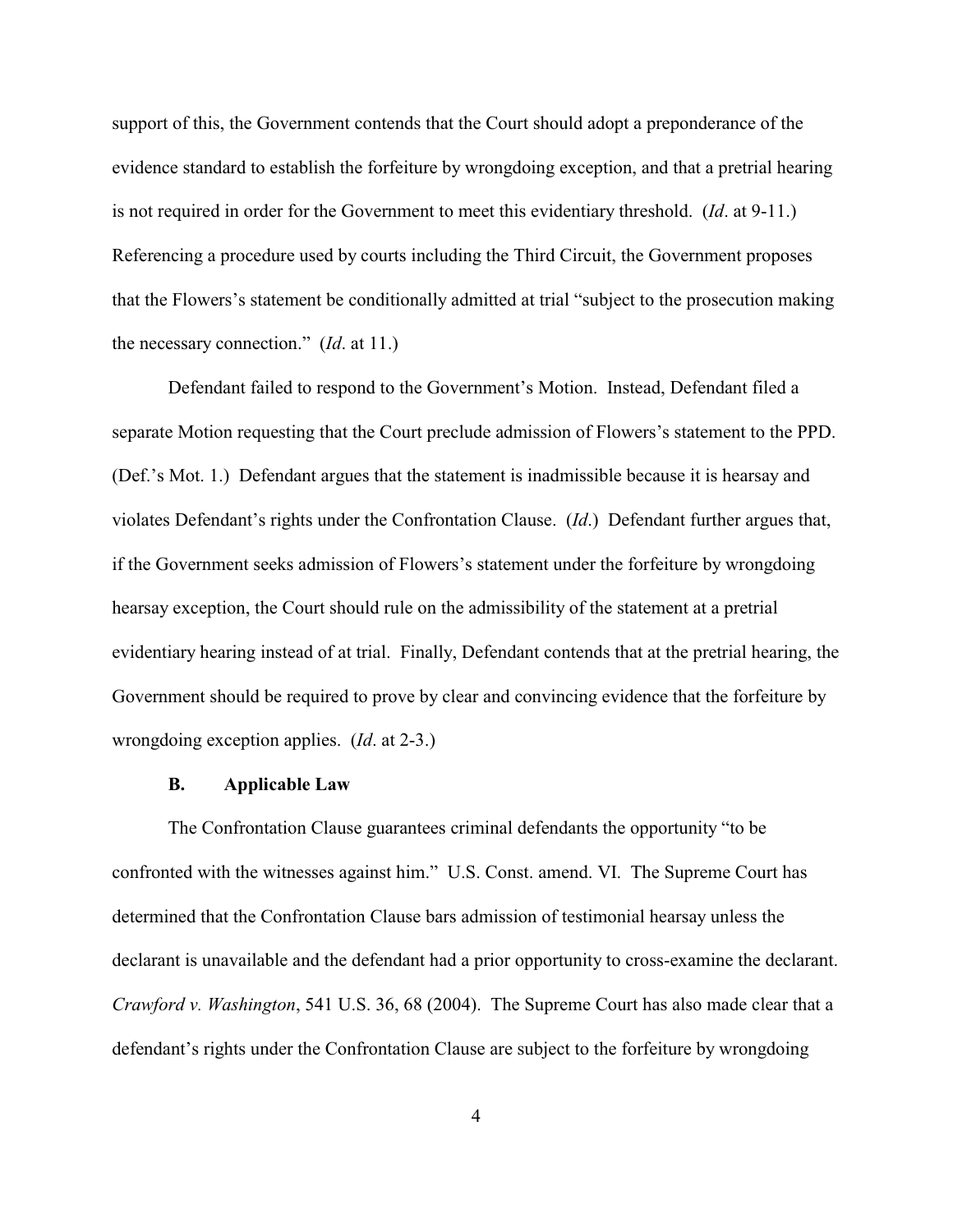exception, which is a common law doctrine that allows unconfronted testimonial statements of witnesses to be admitted into evidence "where the defendant ha[s] engaged in wrongful conduct designed to prevent a witness's testimony." *Giles v. California*, 554 U.S. 353, 366 (2008). "[O]ne who obtains the absence of a witness by wrongdoing forfeits the constitutional right to confrontation." *Davis v. Washington*, 547 U.S. 813, 833 (2006); *see also Crawford*, 541 U.S. at 62 ("The rule of forfeiture by wrongdoing . . . extinguishes confrontation claims on essentially equitable grounds."); *United States v. Baskerville*, 448 F. App'x 243, 250 n.5 (3d Cir. 2011) (quoting *United States v. Martinez*, 476 F.3d 961, 967 (D.C. Cir. 2007) ("'[A] defendant forfeits the constitutional right to confront a witness when, through his misconduct, he causes the witness to be unavailable.'").

The common law forfeiture by wrongdoing doctrine is codified in Rule 804(b)(6) of the Federal Rules of Evidence. Rule 804(b)(6) provides an exception to the hearsay exclusion for statements "offered against a party that wrongfully caused--or acquiesced in wrongfully causing--the declarant's unavailability as a witness, and did so intending that result." Fed. R. Evid. 804(b)(6). To admit a statement under Rule 804(b)(6), "the government must show (1) that the defendant engaged or acquiesced in wrongdoing, (2) that the wrongdoing was intended to procure the declarant's unavailability, and (3) that the wrongdoing did procure the unavailability." *Baskerville*, 448 F. App'x at 249 (quoting *United States v. Scott*, 284 F.3d 758, 762 (7th Cir. 2002)). The policy behind the forfeiture by wrongdoing doctrine is clear: "[it] recognizes the need for a prophylactic rule to deal with abhorrent behavior 'which strikes at the heart of the system of justice itself." Fed. R. Evid. 804(b)(6) advisory committee's note

5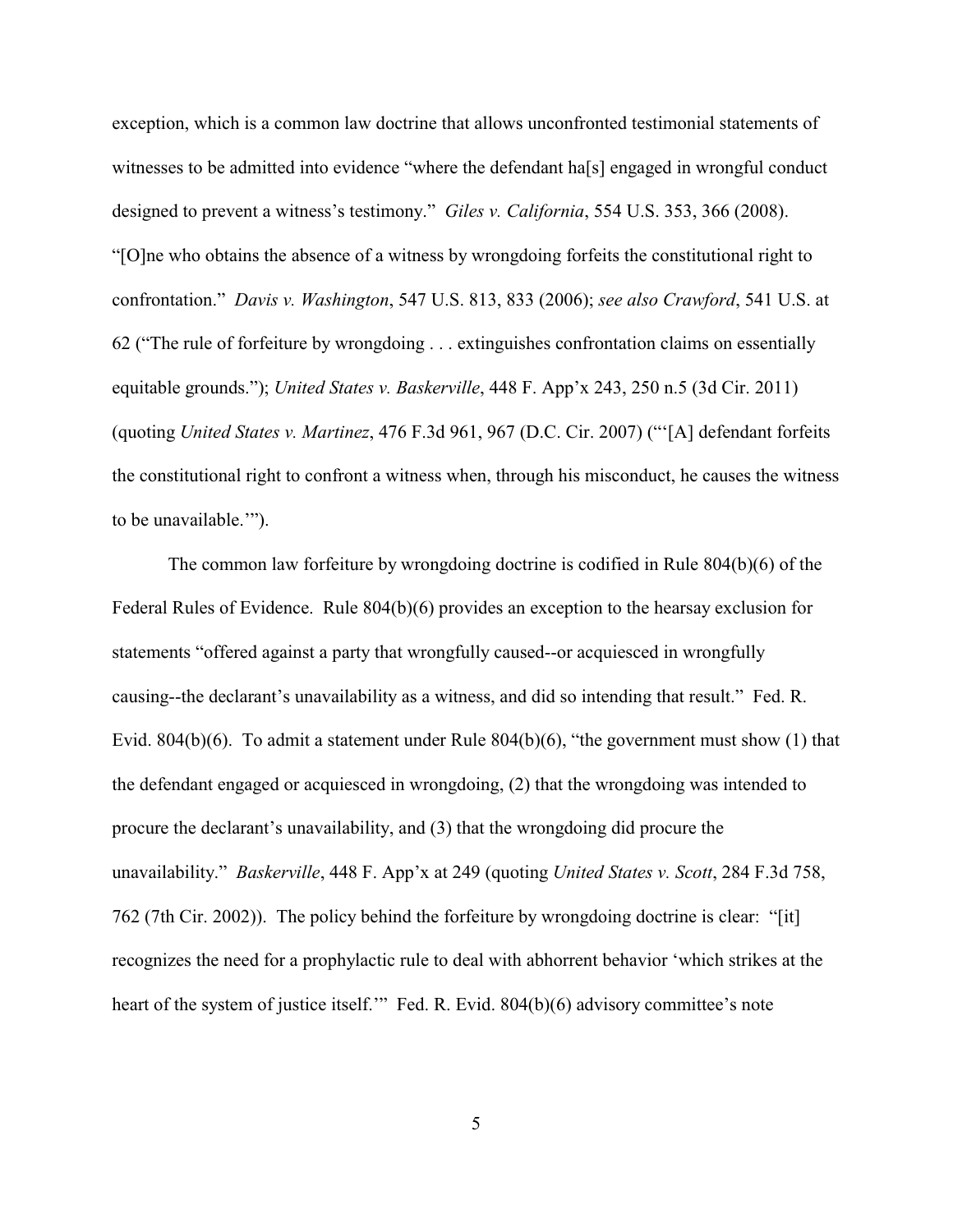(quoting *United States v. Mastrangelo*, 693 F.2d 269, 273 (2d Cir. 1982), *cert. denied*, 467 U.S. 1204 (1984)).

# **C. A Pretrial Hearing is Not Required to Determine Whether the Forfeiture by Wrongdoing Exception Applies**

Defendant argues that the Government must prove that the forfeiture by wrongdoing exception applies at a pretrial evidentiary hearing before the statement can be introduced to the jury. (Def.'s Mot.  $3.$ )<sup>4</sup> The Government contends that a pretrial hearing is not necessary and instead suggests using a procedure akin to the one we adopted with respect to the admissibility of co-conspirator hearsay statements. (Gov't's Mot. 10-11.) In our Memorandum and Order denying Defendant Kaboni Savage's motion to exclude co-conspirator's statements, which was entered on November 19, 2012, we determined that a pretrial evidentiary hearing on the admissibility of statements made by co-conspirators would not be practical or efficient, and was therefore not required. (*See* ECF Nos. 742, 743); *United States v. Savage*, No. 07-550, 2012 U.S. Dist. LEXIS 165239, at \*14 (E.D. Pa. Nov. 19, 2012). We further held that the Government was permitted to conditionally admit the statements at the trial, subject to establishing the proper foundation for their admissibility as co-conspirator non-hearsay. *Savage*, 2012 U.S. Dist. LEXIS 165239, at \*14-15. The Government proposes to offer Flowers's statement at trial, contingent

Defendant also argues that the Court should altogether preclude the Government from <sup>4</sup> admitting Flowers's statement at trial on the basis that it would violate Defendant's Sixth Amendment right to confront witnesses against him. (Def.'s Mot. 2-3.) This argument is easily rejected. Defendant provides no legal authority, and we are aware of none, that deprives the Government the opportunity to establish the admissibility of a hearsay statement under the exceptions provided for by Rule 804. To the extent that the Government is able to establish that Flowers's statement is admissible under the forfeiture by wrongdoing exception to the hearsay rule, Defendant's claims under the Confrontation Clause would be forfeited. *See Crawford*, 541 U.S. at 62; *Baskerville*, 448 F. App'x at 250 n.5.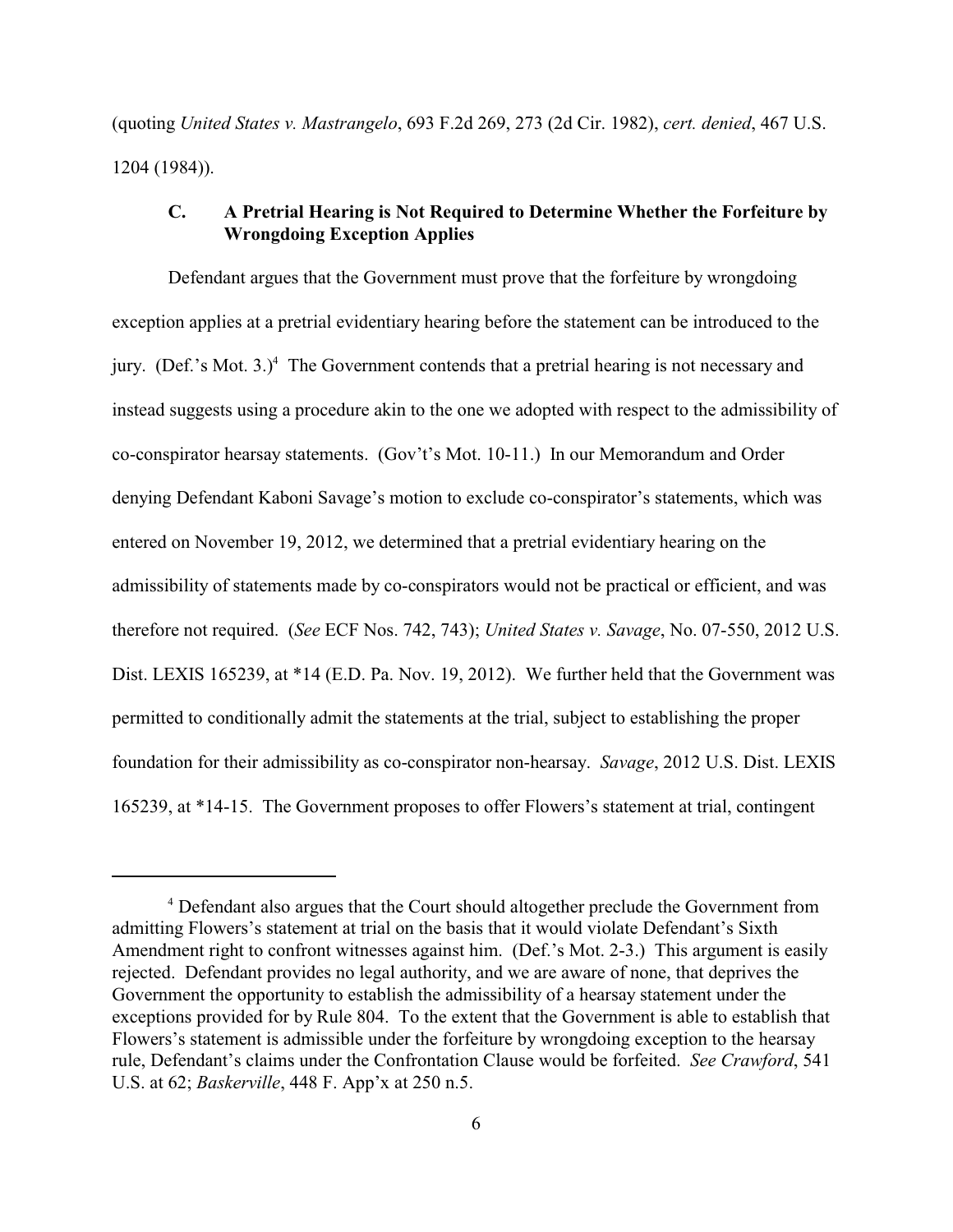upon proving that the exception applies and that Defendant intended to and did in fact wrongfully procure Flowers's unavailability by ordering him to be murdered.

The Third Circuit recently approved of the procedure proposed by the Government. *See Baskerville*, 448 F. App'x at 249.<sup>5</sup> In *Baskerville*, the court rejected the defendant's argument that the district court erred by failing to hold a pretrial evidentiary hearing regarding the admissibility of statements made by a Government informant who was murdered prior to the defendant's trial. 448 F. App'x at 249-50. The Government sought to introduce the unavailable witness' statements under the forfeiture by wrongdoing exception to the hearsay rule. *Id*. at 245. The Third Circuit concluded that "the District Court's decision to forgo a mini-trial on the admissibility of [the unavailable witness]' statements" was reasonable. *Id*. at 250. Relevant to the court's holding was the district court's reliance on a pretrial proffer of evidence submitted by the Government that connected the defendant to the murder of the unavailable witness. *Id*. at 249-250. The court stated that the procedure was "an acceptable way to avoid wasting judicial resources by conducting in effect a trial before the trial." *Id*.

Here, the Government proffers substantial evidence that connects Defendant to the murder of Flowers. Specifically, the Government offers the following evidence:

• Flowers was an eye-witness to Defendant's murder of Kenneth Lassiter, and that Defendant intended to kill Lassiter on Flowers's drug turf to send a message to Flowers. (Gov't's Resp.  $5.$ )<sup>6</sup>

<sup>&</sup>lt;sup>5</sup> Baskerville is an unreported and non-precedential opinion. However, since it is the only Third Circuit case that provides guidance with respect to Rule 804(b)(6), we find it instructive.

 $6$  On January 24, 2013, we entered a Memorandum and Order denying Defendant's request to preclude the Government from admitting the testimony of Government witness Lamont Lewis related to Defendant's intentions for murdering Lassiter. (*See* ECF Nos. 955,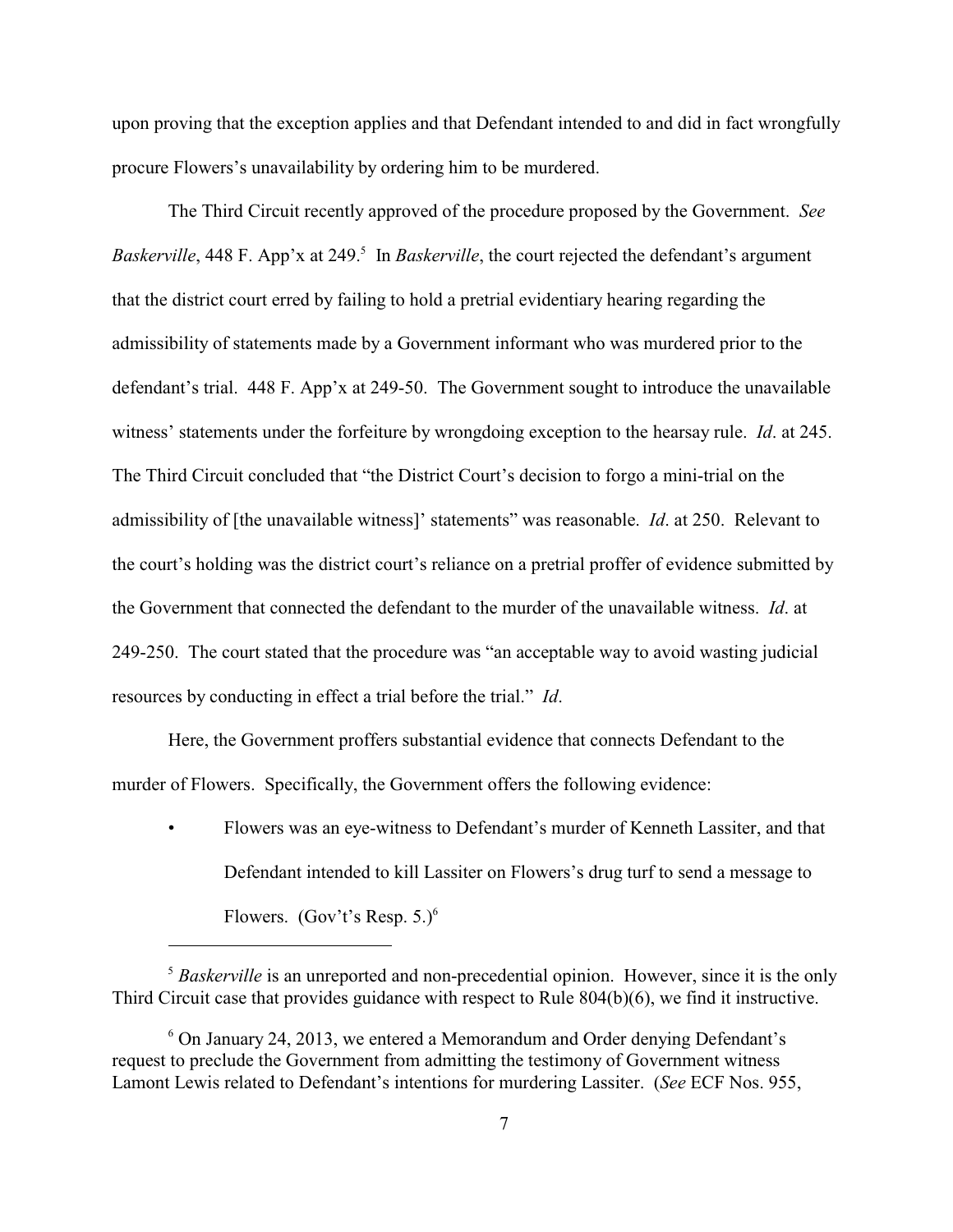- On March 1, 2004, the night before Defendant was scheduled to stand trial for the murder of Lassiter, Flowers was murdered. (Gov't's Resp. 6 & Ex. C.)
- C.W., who was also a witness to the Lassiter murder, and provided a signed statement to the police identifying Defendant as the killer, was attacked and stabbed prior to being called as a witness at Defendant's murder trial. At the trial, C.W. recanted his prior statement to police identifying Defendant as the killer of Lassiter. The Government intends to call C.W. at the trial in this matter. (*Id*. at 6 n.3 & Ex. D.)
- Defendant told Lamont Lewis that Flowers would never make it to Defendant's state murder trial because D.B. was going to "take care of that."  $(Id.$  at 6.)<sup>7</sup>
- Defendant told Lamont Lewis that C.W. would also not make it to the trial, that C.W. had been stabbed at Defendant's direction, and that C.W. "cried like a bitch" when he was stabbed. (Gov't's Resp. 6.)
- A number of individuals approached Flowers in the weeks leading up to Defendant's state court trial and warned Flowers that Defendant planned to kill him in order to prevent his testimony. (*Id.* at 7.)<sup>8</sup>

<sup>956.)</sup> Lewis is expected to testify that Defendant told him that Lassiter was murdered in order to send a message to Flowers.

 $\frac{7}{7}$  The Fourth Superseding Indictment alleges that Defendant directed co-Defendant Steven Northington and two other co-conspirators, D.B. and J.T. a/k/a "Reef," to murder Flowers in order to prevent Flowers from testifying against Defendant at the state murder trial of Lassiter. (Gov't's Resp. 6; *see also* Fourth Superseding Indictment 18.)

<sup>&</sup>lt;sup>8</sup> We recognize that this evidence may constitute hearsay testimony. The Government argues that hearsay evidence, including the unavailable declarant's statement, may be considered by the Court in determining the admissibility of evidence under the forfeiture by wrongdoing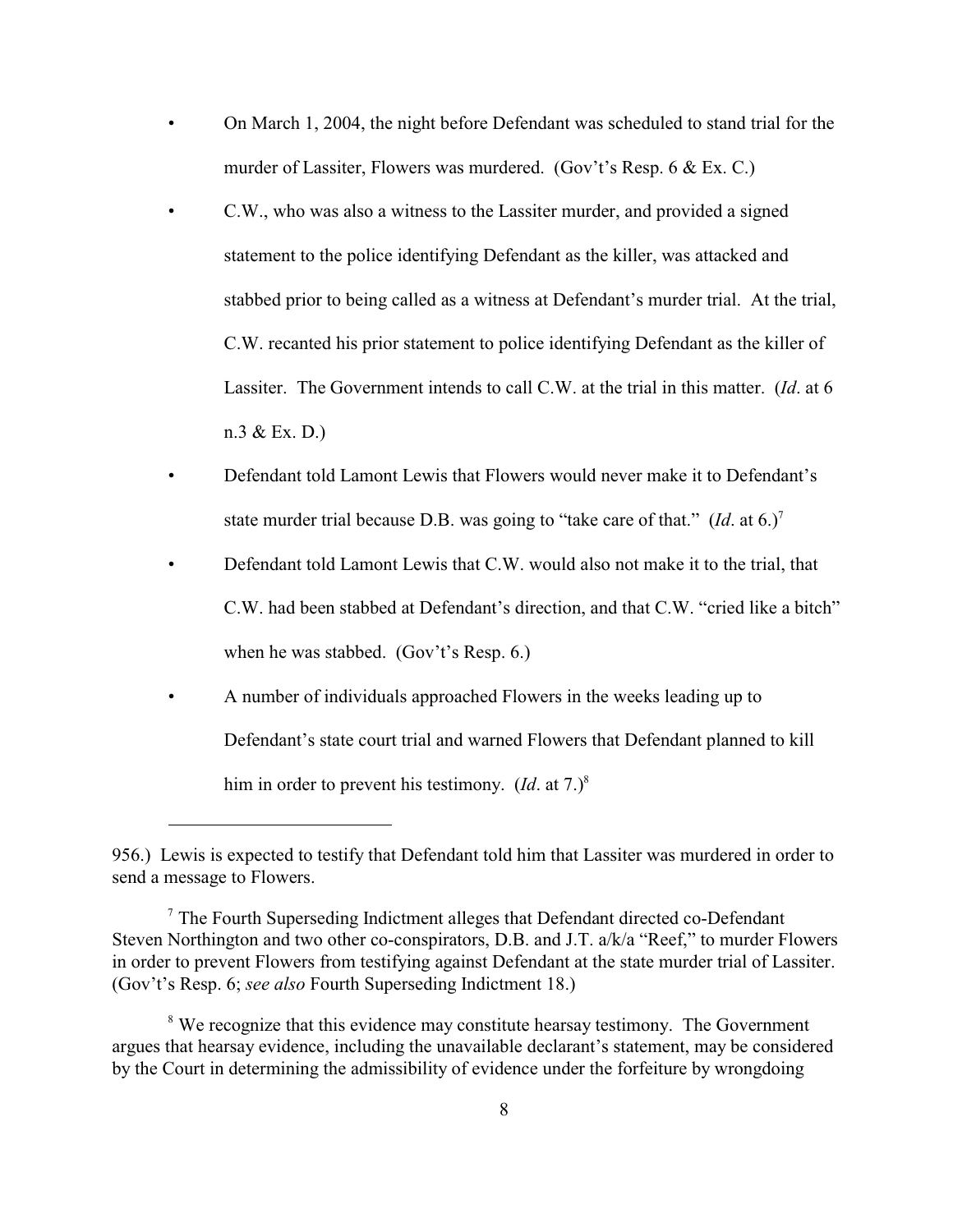- On February 24, 2004, which was nine days prior to the Flowers murder, Defendant was visited at Curran-Fromhold Correctional Facility ("CFCF") by Northington, who used an alias to enter the prison. At this meeting, Defendant told Northington that he had to "get with Tibby [Flowers]." (Gov't's Resp. 7.) Two days later, co-conspirators D.B. and J.T. visited Defendant at CFCF. (*Id*.)
- Telephone records show that on the night that Flowers was murdered, Northington and D.B. were in frequent contact. The records also show that during a one hour period leading up to the moment Flowers was murdered, Northington made sixteen (16) calls to a cell phone used by J.T. The telephone records also show that Northington was located in the area of 8th and Butler streets at the time of Flowers's murder, which is alleged to be the location of the murder. (*Id*.)
- Defendant told M.C., a Government witness, that he was not worried about Flowers testifying against him because Flowers "ain't going to make it" to the

exception to the hearsay rule. (Gov't's Resp. 7.) The Government relies on *Davis v. Washington* to support this argument. In *Davis*, the Supreme Court observed that state courts had permitted consideration of hearsay evidence in determining whether the forfeiture by wrongdoing exception applied. 547 U.S. at 833 (citing *Commonwealth v. Edwards*, 830 N.E.2d 158, 174 (Mass. 2005)). The Supreme Court did not hold, as the Government asks us to do here, that hearsay evidence may be considered at trial, and in the presence of the jury, when determining whether the forfeiture by wrongdoing doctrine applies. Nevertheless, *Davis* has been cited for the general proposition that hearsay evidence may be considered when determining the applicability of Rule 804(b)(6). In *Jones v. Warren*, No. 08-894, 2010 U.S. Dist. LEXIS 98892, at \*45-46 (W.D. Mich. Aug. 20, 2010), the court rejected the habeas petitioner's claim that the lower court erred by relying on hearsay evidence in concluding that the elements of the forfeiture by wrongdoing doctrine applied. *Id*. The Court further stated that *Davis* "opened the door to the trial court's use of hearsay statements in determining whether a defendant forfeited his confrontation rights." *Id*. at \*46. In *Ware v. Harry*, 636 F. Supp. 2d 574, 587 n.3 (E.D. Mich. 2007), the court rejected the habeas petitioner's argument that the trial court erred in considering the unavailable witness' out of court statement in determining whether that statement was admissible under Rule 804(b)(6).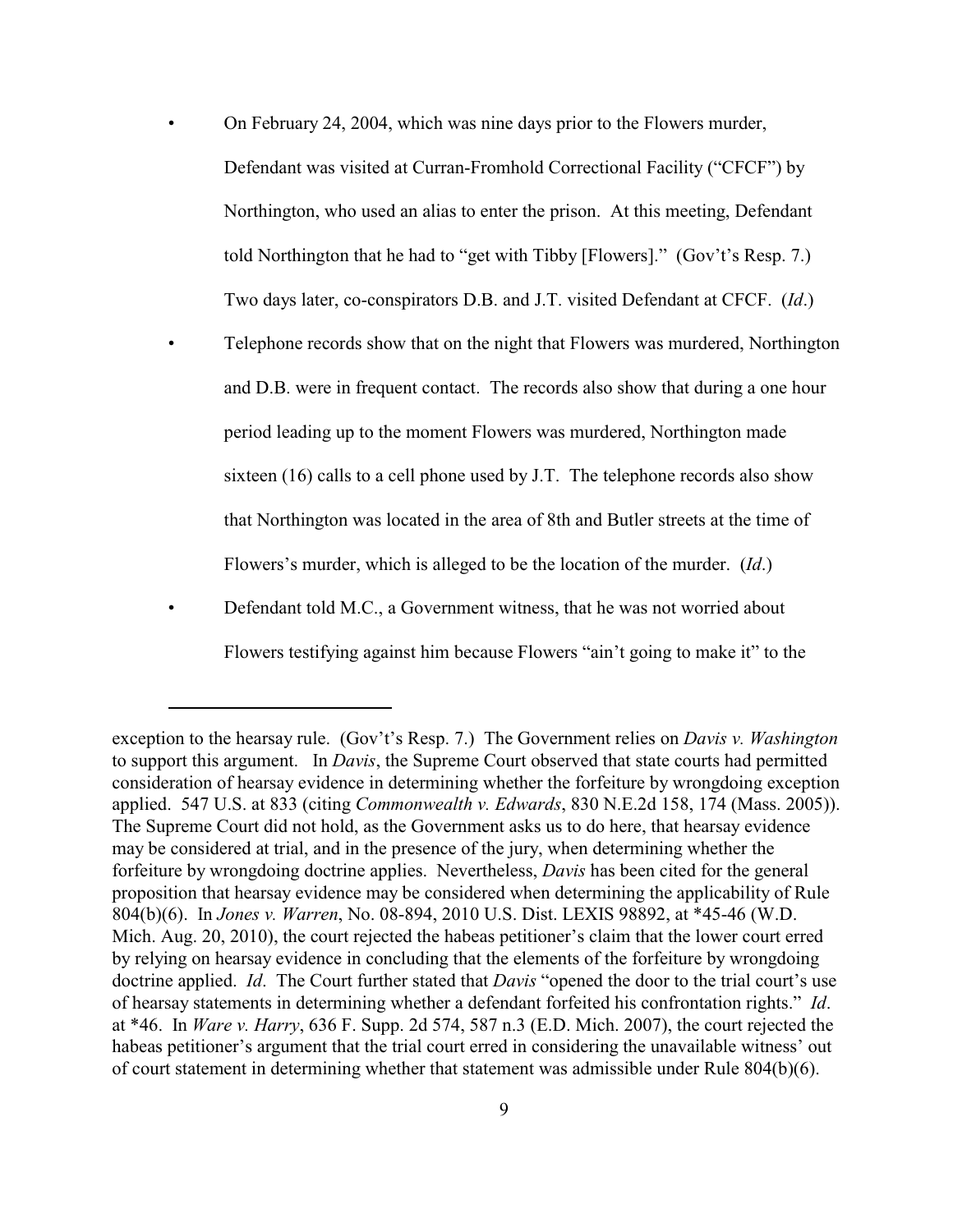trial. (*Id*. at 8.) After the murder, Defendant told M.C. "[w]hat did I tell you, he wouldn't make it to court." (*Id*.)

- Northington told Government witnesses A.C. and B.M. that he "slumped" Flowers, "a rat," who was providing testimony against Defendant. (*Id*.)
- Intercepted wiretap conversations recorded at the FDC reveal Defendant and coconspirator D.B. discussing a newspaper article that named Defendant, D.B., and J.T. as suspects in the murder of Lassiter. (*Id*. at 8 & Ex. E.) D.B. states in response to the article, "Yup, I'm going to jail." (*Id*. at 8.) The wiretap conversations also reveal D.B. and Defendant discussing the legal fees associated with his acquittal in the state murder trial of Lassiter, and D.B. joking that the acquittal had little to do with his legal representation.<sup>9</sup>

We are satisfied that the Government's proffer sufficiently connects Defendant to the murder of Flowers to justify forgoing a pretrial hearing and admitting Flowers's statement at trial subject to later connection by the Government under Rule 804(b)(6). *See Baskerville*, 448 F. App'x at 249 (finding that the Government's proffer, which included "nam[ing] several witnesses who would offer evidence that [the defendant] sought [the unavailable witness'] murder to beat drug charges" to be sufficient to forgo a pretrial hearing). In taking this approach,

- KS: (laughs) Yeah, no bullshit.
- DB: They didn't do shit.
- KS: No, they didn't do nothin'.

<sup>&</sup>lt;sup>9</sup> The Government offers the following exchange between Defendant and D.B.:

KS: (laughs) As long as they got that acquittal, fuck that money.

DB: Yeah, I guess you're right. Them pussies ain't beat that case anyway. I represented you, nigga.

DB: They didn't have any body to cross-examine.

<sup>(</sup>Gov't's Resp. 9.)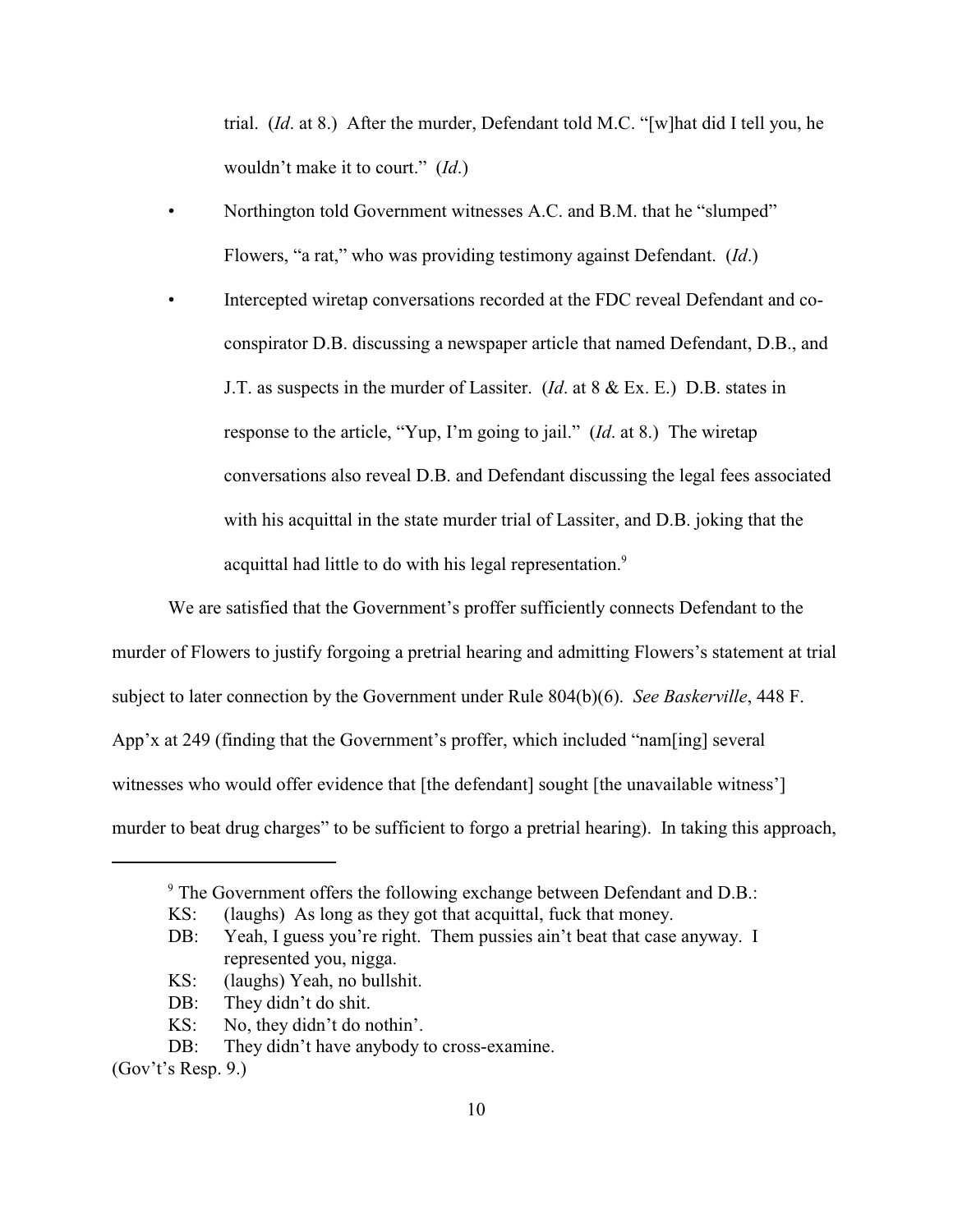we are persuaded by the substantial amount of evidence that the Government proffers, as well as the impracticality and inefficiency that would undoubtedly result by requiring the Government to prove the admissibility of Flowers's statement at a pretrial hearing. In light of the duplication of evidence necessarily involved, holding a pretrial hearing would "amount to a significant waste of judicial resources." *United States v. Johnson*, 403 F. Supp. 2d 721, 812 (N.D. Ohio 2005); *see also Baskerville*, 448 F. App'x at 249-50; *United States v. White*, 116 F.3d 903, 915 (D.C. Cir. 1997) (noting that the defendant's suggestion of holding a pretrial hearing "would have been wasteful of judicial time, as the hearing and trial testimony on the murder would have been largely duplicative"). Only after the Court is satisfied that the Government has offered sufficient evidence that ultimately supports application of the forfeiture by wrongdoing exception may Flowers's statement be considered by the jury in deliberations.

#### **D. Applicable Evidentiary Standard**

Finally, we must decide what evidentiary standard is applicable to the Government's proof at trial in establishing that Flowers's statement is admissible under the forfeiture by wrongdoing exception. The parties dispute the applicable standard. Defendant argues that the Government should be required to show that Defendant intended to and did procure the unavailability of Flowers by clear and convincing evidence, while the Government argues for a preponderance of the evidence standard.

The Supreme Court has not yet indicated whether a preponderance of the evidence or a clear and convincing evidentiary standard applies to the forfeiture by wrongdoing doctrine. In *Davis v. Washington*, the Court declined to determine the applicable standard, stating: "[w]e take no position on the standard necessary to demonstrate such forfeiture, but federal courts using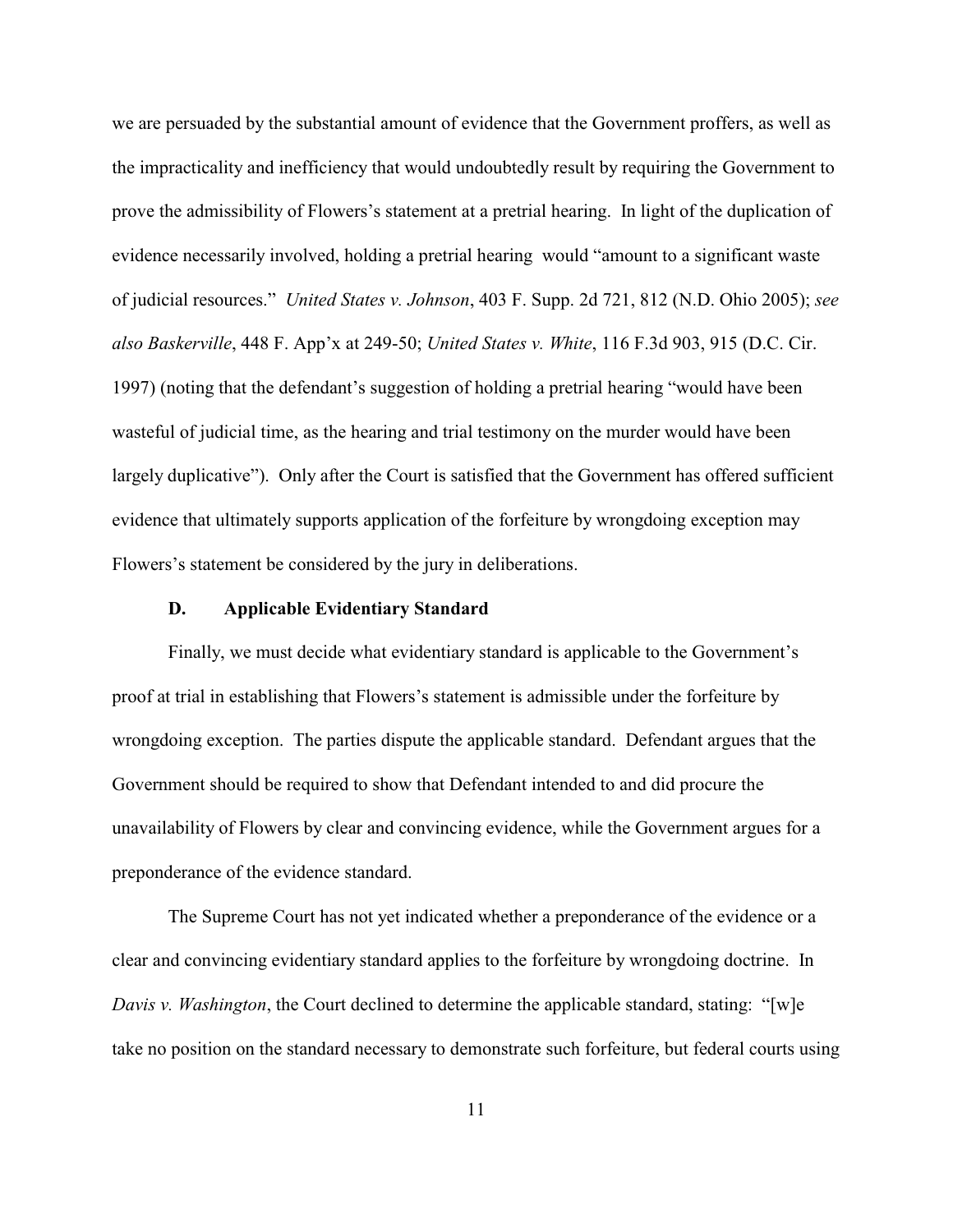Federal Rule of Evidence 804(b)(6), which codifies the forfeiture doctrine, have generally held the Government to the preponderance-of-the-evidence standard." 547 U.S. at 834. Similarly, the Third Circuit has failed to take a position. *See Baskerville*, 448 F. App'x at 250 n.4 ("[T]his court has yet to decide the appropriate evidentiary standard for admitting statements pursuant to FRE 804(b)(6). We decline to decide that issue here."). In *Baskerville*, the Court determined that the Government's showing sufficed under either standard. *Id*.

Most federal courts have either adopted a preponderance of the evidence standard of review or affirmed lower court decisions that relied on this standard when analyzing claims under the forfeiture by wrongdoing exception. *See, e.g.*, *United States v. Dinkins*, 691 F.3d 358, 383 (4th Cir. 2012); *United States v. Parks*, 278 F. App'x 527, 534 (6th Cir. 2008); *United States v. Vallee*, 304 F. App'x 916, 921 (2d Cir. 2008); *United States v. Stewart*, 485 F.3d 666, 670 (2d Cir. 2007); *Hodges v. Attorney General, State of Florida*, 506 F.3d 1337, 1345 (11th Cir. 2007); *United States v. Nelson*, 242 F. App'x 164, 171 (5th Cir. 2007); *United States v. Johnson*, 495 F.3d 951, 972 (8th Cir. 2007); *United States v. Montague*, 421 F.3d 1099, 1103 (10th Cir. 2005); *United States v. Scott*, 284 F.3d 758, 762 (7th Cir. 2002); *United States v. Hernandez*, No. 08- 739, U.S. Dist. LEXIS 62140, at \*16 (D. Haw. May 3, 2010). Similarly, the Advisory Committee Notes to Rule 804(b)(6) adopt the preponderance of the evidence standard in consideration of "the behavior the new Rule 804(b)(6) seeks to discourage." Fed. R. Evid. 804(b)(6) advisory committee's note. Defendant invites the Court to adopt a clear and convincing standard, but offers only two state court cases in support of the standard. (Def.'s Mot. 3 (citing *People v. Garaci*, 649 N.E.2d 817, 822 (N.Y. 1995), *State v. Mason*, 162 P.3d 396, 404 (Wash. 2007)).) In light of the of the overwhelming weight of federal authority, and a clear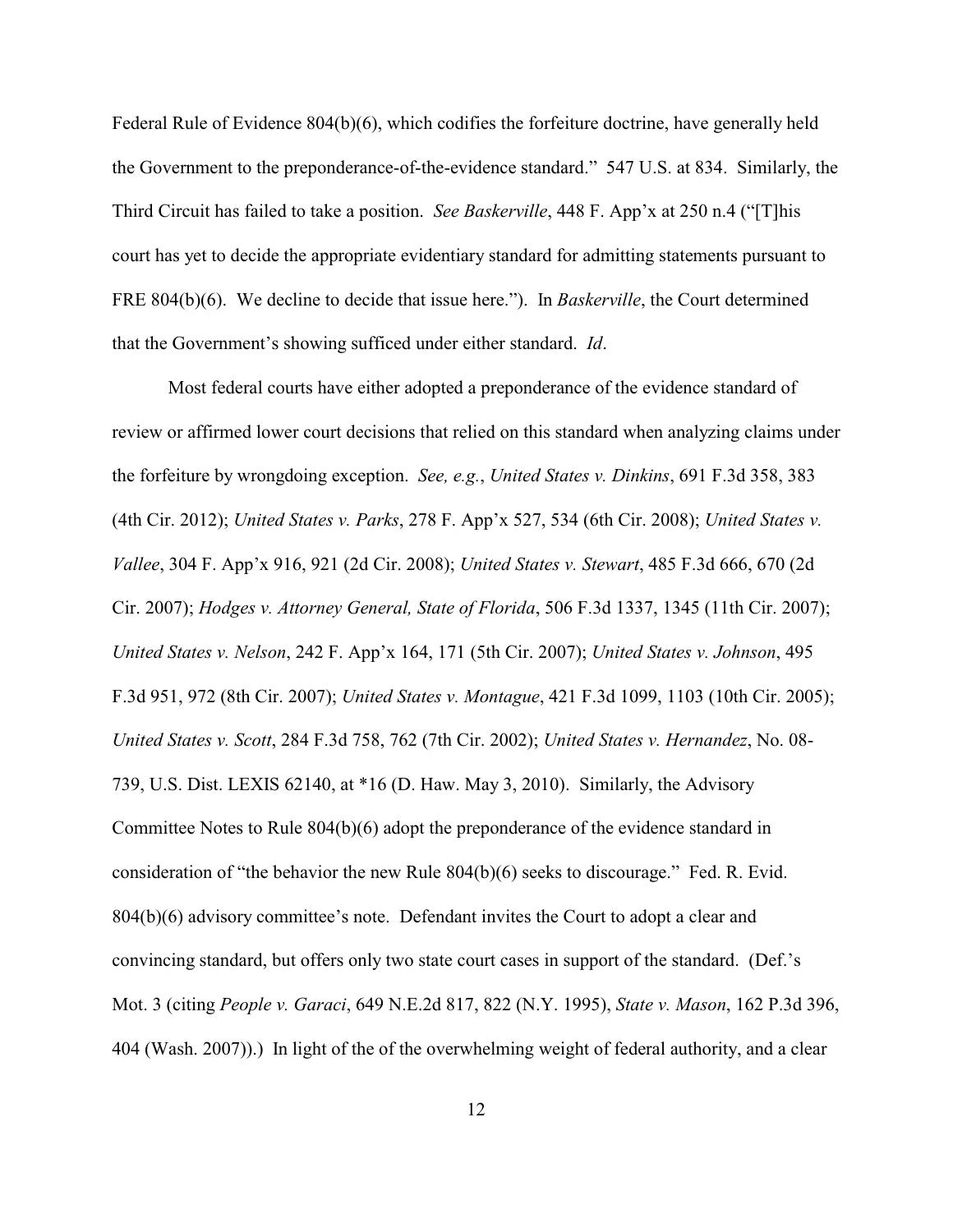edict from the Advisory Committee to the Federal Rules of Evidence, we are compelled to apply a preponderance of the evidence standard to the Government's showing.

Accordingly, Defendant's request to preclude the statement that Flowers made to the PPD is denied. Defendant's request for the Court to hold a pretrial evidentiary hearing on the admissibility of Flowers's statement is also denied. The Government's request to admit the statement of Flowers at trial is granted; however, the statement will be conditionally admitted subject to the Government offering sufficient proof by a preponderance of the evidence that Defendant wrongfully intended to, and did, procure Flowers's unavailability.

## **III. CONCLUSION**

For the foregoing reasons, the Government's Motion *in Limine* to Admit Statement of Tybius Flowers Made to the Philadelphia Police Department will be granted, and Defendant Kaboni Savage's Motion *in Limine* for Pretrial Evidentiary Hearing as to Admissibility of Evidence Pursuant to Fed. R. Evid. 804(b)(6) will be denied.

An appropriate Order will follow.

#### **BY THE COURT:**

*/s/ R. Barclay Surrick* **U.S. District Judge**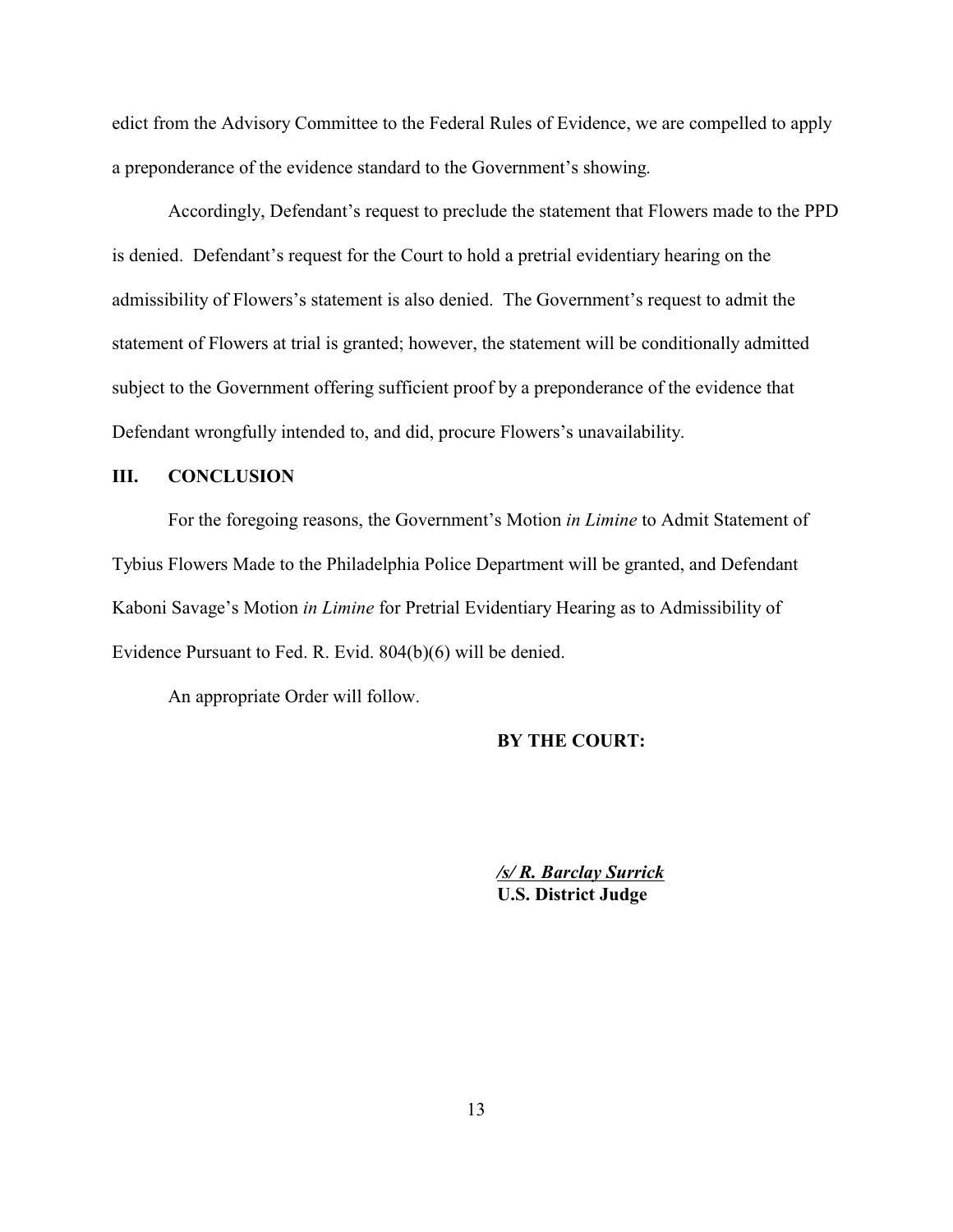# IN THE UNITED STATES DISTRICT COURT FOR THE EASTERN DISTRICT OF PENNSYLVANIA

| UNITED STATES OF AMERICA |                        |
|--------------------------|------------------------|
|                          | <b>CRIMINAL ACTION</b> |
|                          |                        |
|                          |                        |
| KABONI SAVAGE            | $NO. 07-550-03$        |

#### **O R D E R**

**AND NOW**, this  $31<sup>st</sup>$  day of January, 2013, upon consideration of the

Government's Motion *in Limine* to Admit Statement of Tybius Flowers Made to the Philadelphia Police Department (ECF No. 796), and Defendant Kaboni Savage's Motion *in Limine* for Pretrial Evidentiary Hearing as to Admissibility of Evidence Pursuant to Fed. R. Evid. 804(b)(6) (ECF No. 812), and all documents submitted in support thereof and in opposition thereto, it is **ORDERED** as follows:

- 1. The Government's Motion *in Limine* is **GRANTED**.
- 2. The Government will be permitted to conditionally admit at trial the statement of Tybius Flowers made to the Philadelphia Police Department identifying Defendant as the killer of Kenneth Lassiter, subject to the Government offering sufficient proof by a preponderance of the evidence that Defendant wrongfully intended to, and did, procure Flowers's unavailability pursuant to Rule 804(b)(6).